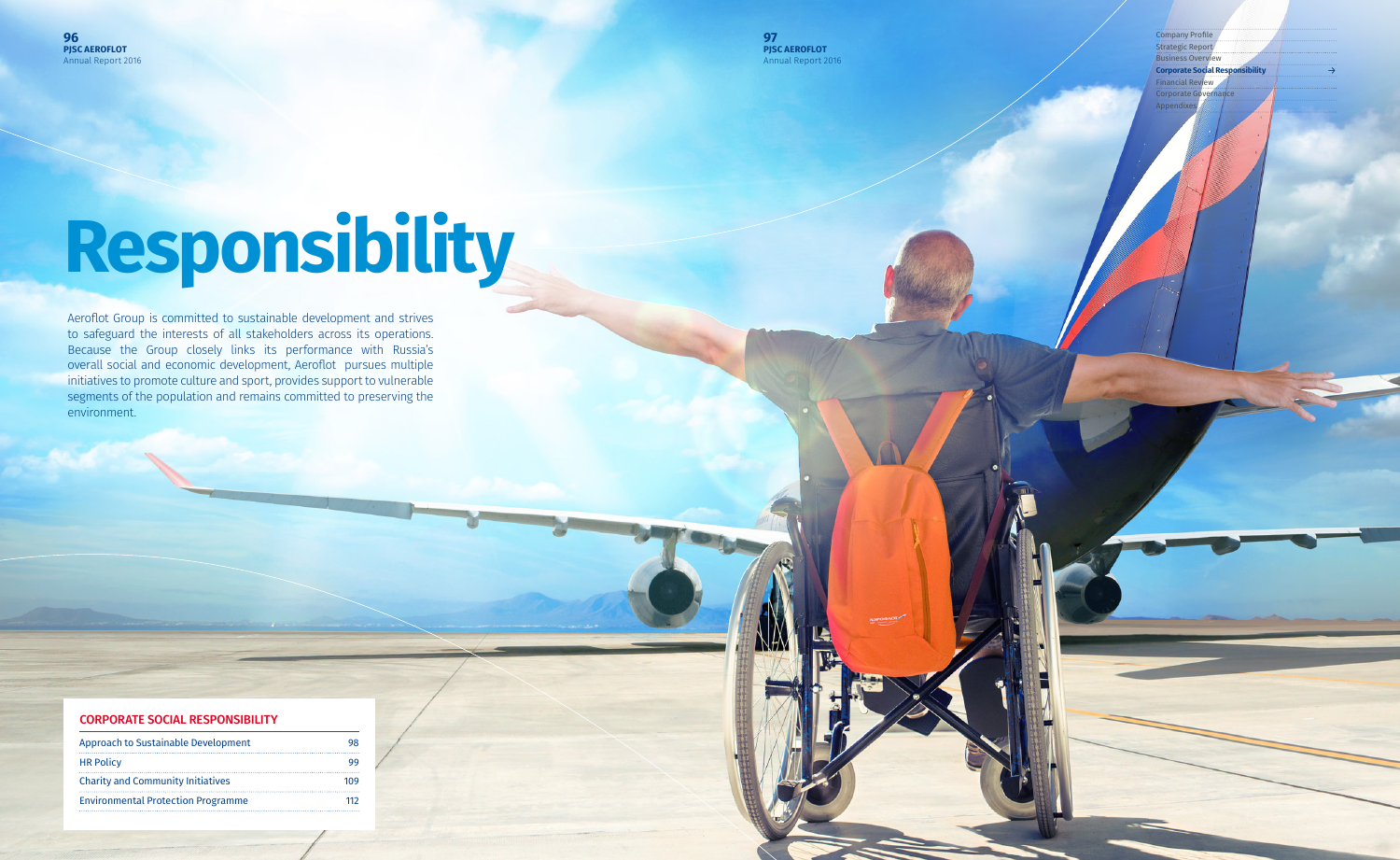#### **99 PJSC AEROFLOT** Annual Report 2016

| Company Profile                        |  |
|----------------------------------------|--|
| Strategic Report                       |  |
| <b>Business Overview</b>               |  |
| <b>Corporate Social Responsibility</b> |  |
| <b>Financial Review</b>                |  |
| Corporate Governance                   |  |
| Appendixes                             |  |
|                                        |  |

Aeroflot Group conducts its business in a sustainable way, seeking to safeguard the interests of passengers, employees, shareholders, investors, and other stakeholders. We take a tailored approach to every target stakeholder group, having developed and implemented group-specific tools of communication, feedback and engagement.

> Aeroflot complies with all applicable HR, health, safety and environmental protection legislation, striving to meet the highest global standards for corporate social responsibility. As it closely links its performance with Russia's overall social and economic development, Aeroflot Group pursues multiple projects promoting culture and sports, providing support for vulnerable groups, and preserving the environment.

In 2014, we established PJSC Aeroflot's Public Council, a consultative and advisory body consisting of prominent public figures and helping the Company to formulate its policy on key sustainability issues with due regard for the needs and interests of society.

The Public Council comprises 25 prominent figures of Russian culture, education, healthcare, sports, mass media, business, industry associations, civil society organisations and human rights groups. The Public Council members participate to its activities on a pro-bono basis.

The main purpose of the Council is to help PISC Aeroflot to formulate its position on key aspects of the Russian airline industry's development and make recommendations to the Government on regulation and development of the industry.

The Council held two meetings in 2016, discussing a number of topics, including:

- ― PJSC Aeroflot's performance, including outcomes of the project to establish a regional carrier operating under the Rossiya brand;
- ― maintaining and developing a pipeline of talent for the airline industry across the Company's geography of operations;
- ― overall social and economic development agenda for the regions in which the Company operates;
- ― the Company's treatment of disruptive passengers.

## **Approach to Sustainable Development**

## **HR Policy**

## **Principles and Areas of the HR Policy**

Aeroflot Group's HR policy is designed to attract the best industry talent and ensure their professional development. The Group has built up and is continuously developing a relationship framework promoting generation of economic efficiency gains across all business lines. HR management involves a wide range of programmes helping each employee reach their full potential, including training, incentive and social support programmes.

#### Priority areas of HR policy:

- ― identify and attract candidates to support the current and future business needs;
- ― match the staffing needs of business units with candidates who have the required profession, specialisation and qualification;
- ― build up the talent pool in line with the Group's strategic development goals;
- ― retain qualified and highly skilled employees;
- ― conduct employee certifications;
- ― foster and maintain high levels of employee loyalty;
- ― promptly resolve issues at all stages of the HR management process.

Employees of the HR Department of PJSC Aeroflot (the parent company) interact closely with HR functions of subsidiary airlines across a number of areas, including alignment of organisational and staff structures, implementation of a single organisational structure, and deployment of single standards modelled after Aeroflot's HR function.

In their approach to human rights, Aeroflot Group companies are guided by both Russian and international laws. Aeroflot Group does not tolerate any form of discrimination or harassment, with antidiscrimination provisions included in key internal regulations. Aeroflot fully embraces difference by valuing diversity in race, religion, physical ability, etc. among its employees. No instances of discrimination or human rights violation were recorded in Aeroflot Group during the reporting period. The Company has never used and does not tolerate child, compulsory or forced labour.

#### In 2016, for the second year in a row, PJSC Aeroflot was named the Best Employer in Transport and Logistics in Russia by the jury of the prestigious international Randstad Award.

#### **Aeroflot Group's headcount**

THOUSAND PEOPLE

#### **PJSC Aeroflot's headcount**

THOUSAND PEOPLE



Note. Headcount breakdown as at the year end.

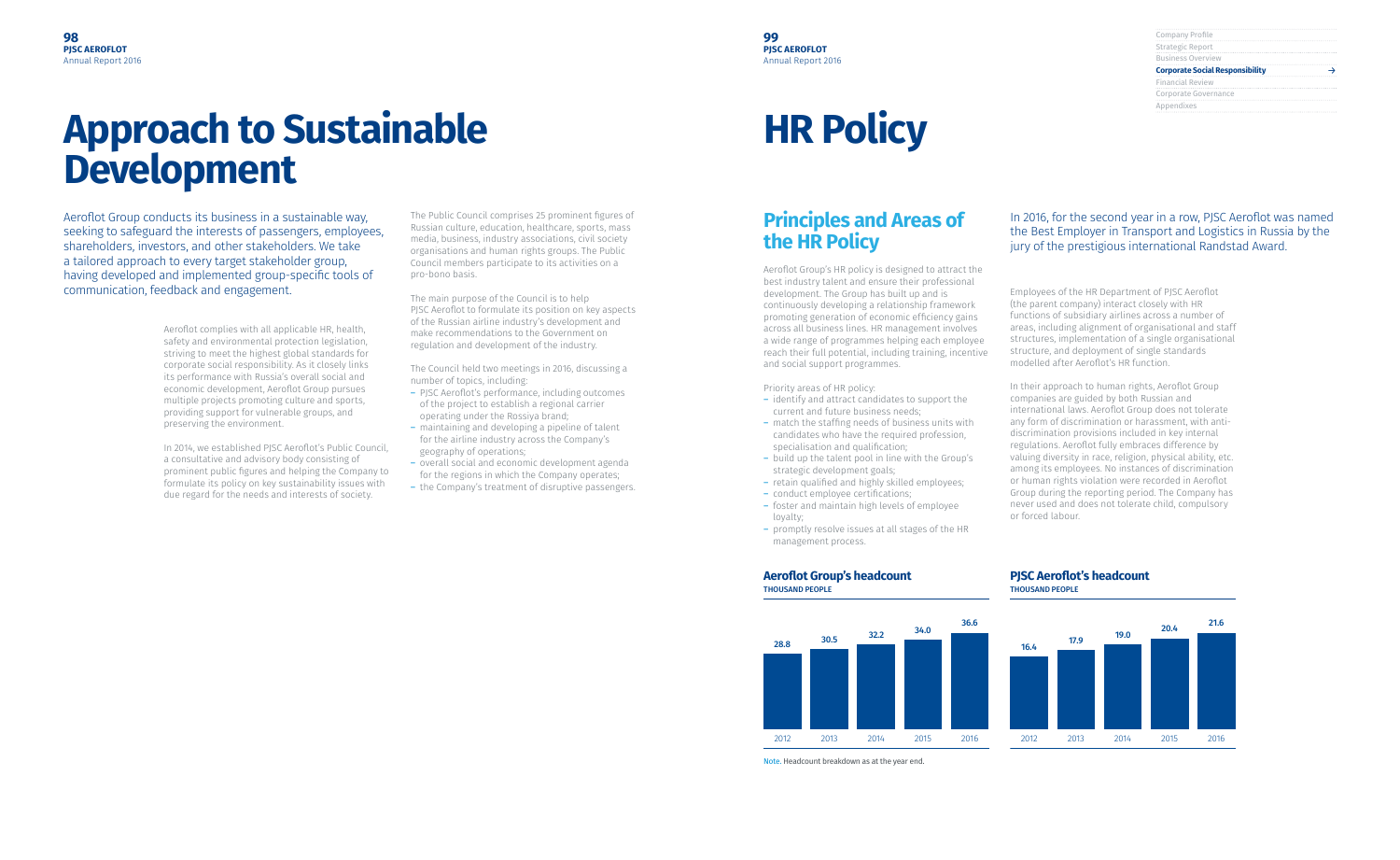| Company Profile                        |  |
|----------------------------------------|--|
| Strategic Report                       |  |
| <b>Business Overview</b>               |  |
| <b>Corporate Social Responsibility</b> |  |
| <b>Financial Review</b>                |  |
| Corporate Governance                   |  |
| Appendixes                             |  |
|                                        |  |

## **PJSC Aeroflot's headcount breakdown by category, 2016**





Note. Headcount and personnel breakdown as at the year end.

**Airport services** 

- **MRO** staff
- $\bigcirc$  Cockpit crew<sup>1</sup>
- Ticket sales and distribution
- Other personnel

1 Includes pilots-in-command, co-pilots, and other flight crew members (flight engineers, pilot instructors, and others).

As at 31 December 2016, the total headcount of Aeroflot Group was 36,556 employees (34,031 employees as at 31 December 2015). A growth of 7.4% in the reporting period was driven by the fleet expansion and implementation of a programme to provide employment to ex-Transaero airline's employees – the Group's companies employed circa

4,300 people.

As at 31 December 2016, the headcount of PJSC Aeroflot was 21,554 employees (20,404 as at

31 December 2015).

2 JSC Orenair, JSC Donavia, JSC Sherotel, LLC Aeroflot-Finance.

#### **Gender breakdown of Aeroflot Group's headcount, 2016**

#### **PJSC Aeroflot's personnel breakdown by years with the Company, 2016**

#### **Aeroflot Group's headcount breakdown by age, 2016**







Aeroflot is committed to equal opportunity for men and women. Women account for 50.7% of Aeroflot Group's total headcount. Specifically, PJSC Aeroflot employs 10,823 women, including flight attendants, office and maintenance service employees, as well as pilots. As of the end of 2016 21 female pilots were employed by PJSC Aeroflot, while the total number for the Group is 23 (vs. 14 and 18 as of the end of 2015 respectively). About 35% of PJSC Aeroflot's managers (division head level and higher) are women.

Group also employs foreign pilots to offset pressure on the labour market. As at 31 December 2016, there were 41 non-resident pilots on PJSC Aeroflot's headcount. Personnel turnover at PJSC Aeroflot in 2016 was 7.5% (6.7% in 2015).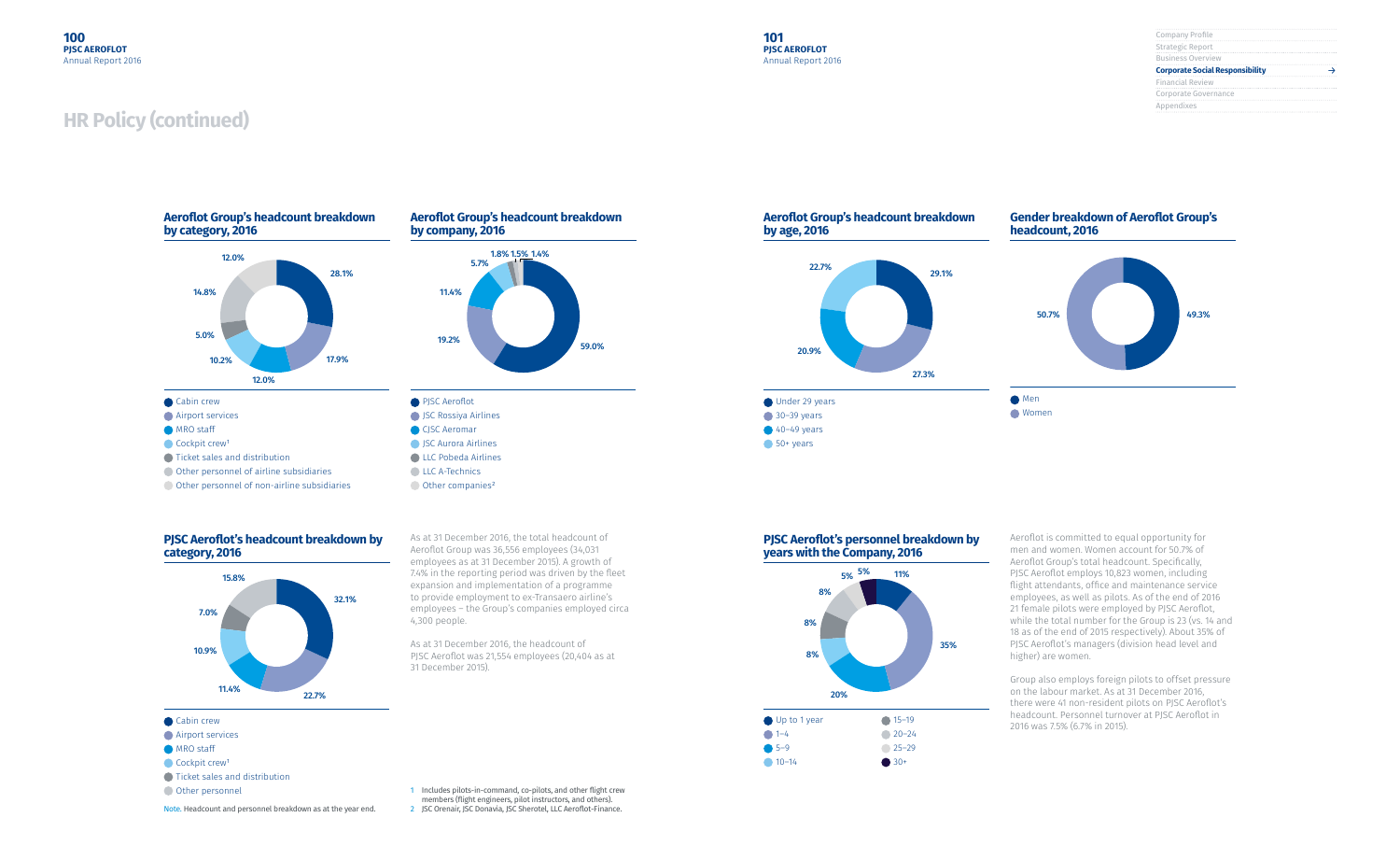| Company Profile                        |  |
|----------------------------------------|--|
| Strategic Report                       |  |
| <b>Business Overview</b>               |  |
| <b>Corporate Social Responsibility</b> |  |
| <b>Financial Review</b>                |  |
| Corporate Governance                   |  |
| Appendixes                             |  |
|                                        |  |



#### **CUSTOMER TRUST**

Each airline of our Group guarantees its customers faultless safety and high quality service at all stages of air travel.

We strive to exceed the expectations of our customers and do everything possible to ensure that our customers come back again and again.

We work hard every day to ensure the highest safety level.



#### **TEAMWORK**

We are a closely-knit team of professionals who cannot imagine living without the sky.

We are always open to innovation, initiatives and new knowledge in order to develop and move forward.

We respect our colleagues and are ready to engage in constructive dialogue in order to achieve results.

We provide a stable work environment with equal opportunities for learning and personal growth.



Aeroflot has its own distinctive corporate culture, representing a unique combination of philosophy, values, beliefs, standards, and behaviours that unite Aeroflot Group and are shared by all employees. Corporate culture supports our business strategy and underpins all HR management processes.

#### **Corporate communications**

Aeroflot publishes a monthly company newspaper covering, on a regular basis, the most prominent and exciting corporate events. The My Aeroflot newspaper is a key internal communication tool, reflecting our engaging corporate culture.

One of the 2016 highlights was the launch of our renewed intranet portal. The renewed intranet is based on the advanced MS SharePoint platform. The new intranet offers mobile access, a major improvement over the previous version.

## **Personnel Training and Development**

Aeroflot delivers staff training and professional development to ensure that its employees maintain and develop high specialist skills in line with current requirements of international standards and the Federal Aviation Rules. In 2016, PJSC Aeroflot arranged for training for almost 30 thousand employees both in-house and externally, across a range of training, retraining, professional development, and certification programmes.

## **Corporate Culture and Values**



#### **RESULTS FOR SHAREHOLDERS**

Our goals are to achieve sustainable and dynamic growth, increase the company's value and provide stable income to our shareholders.

We are committed to high standards of corporate governance and business ethics.

We are a company with transparent reporting and we are always open to our partners and shareholders.

#### **SOCIAL RESPONSIBILITY**

We care about the environment and continuously improve energy and environmental efficiency, using a modern and young fleet of aircraft and the most advanced technology.

We are fully aware of our responsibility to society and actively participate in socially important and charitable projects.

We participate actively in the development of the Russian air transport network and create new jobs in the regions.

We support and actively participate in the development of the Russian aircraft manufacturing industry.

In 2016, Aeroflot was assigned the status of ACCA Approved Employer, confirming compliance with high standards of training and professional development of finance employees.

#### **Employees enrolled in training programmes** THOUSAND PEOPLE

Note. Some employees completed more than one training programme.



- **Aeroflot Aviation School's programmes**
- **Programmes offered by the Department for Aviation** Personnel Training
- **■** External training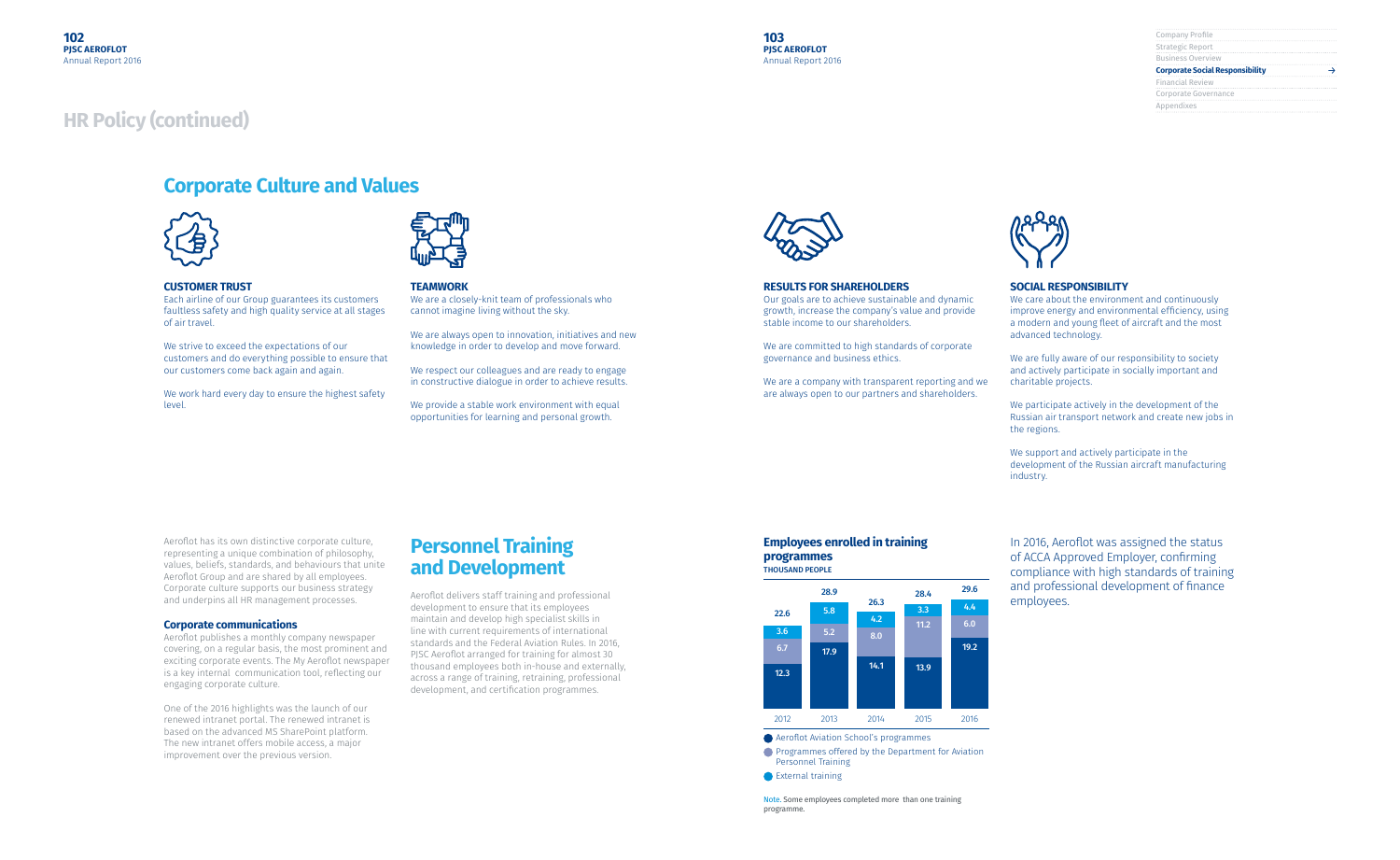| Company Profile                        |  |
|----------------------------------------|--|
| Strategic Report                       |  |
| <b>Business Overview</b>               |  |
| <b>Corporate Social Responsibility</b> |  |
| <b>Financial Review</b>                |  |
| Corporate Governance                   |  |
| Appendixes                             |  |
|                                        |  |

In 2016, the Department for Aviation Personnel Training delivered training to nearly 6,000 employees from across engineering, flight operations and ground operations, with students attending instruction courses in new aircraft types, flight simulator training and other courses. In 2016, over 4,000 employees completed training courses at external educational institutions under compulsory operations personnel training and other training programmes.

#### **Aeroflot Aviation School's programmes**

Aeroflot Aviation School, Aeroflot's in-house educational institution, is a reliable provider of vocational training services for airlines, airports, and other companies and entities in the Russian civil aviation industry. For many years, the School has successfully collaborated with leading international industry organisations and has accreditations with ICAO, IATA, TCH, Sabre, Amadeus, SITA, and other industry bodies and organisations; the Aviation School is also certified for compliance with ISO 9001-2011.

In 2016, the Aviation School trained more than 19 thousand students – employees of the Company.

Retraining and professional development courses mainly focus on:

- ― ground handling and ground service operations,
- ― flight attendant training,
- ― pilot retraining on new aircraft types,
- ― aviation security,
- ― regulations for hazardous cargo transportation,
- ― foreign languages, etc.

#### **Training platform**

As from the end of 2006, the Company uses its own training platform providing training for cockpit and cabin crew of Aeroflot, subsidiary or third-party airlines in passenger rescue procedures in case of emergencies on board an aircraft, emergency landing or ditching.

The training platform currently offers 11 types of simulators and mock-ups for emergency response training, a simulator for real firefighting on board an aircraft, a mezzanine area with Airbus A320, Boeing 767, and Boeing 737 aircraft stairs to practise emergency evacuation procedures, and a 24 by 22 metres training swimming pool. In 2016, almost 28 thousand aviation specialists were trained at the training platform.

#### **Best in Trade professional skills competition**

In 2016, PJSC Aeroflot re-launched the Best in Trade professional skills competition to identify and reward the best employees and ensure their professional development. The competition was held in nine professions that are key to Aeroflot: passenger service agent, flight attendant, senior flight attendant, pilot-in-command, co-pilot, pilot instructor, air ticket sales agent, aircraft technician, aircraft mechanic, and aircraft mechanic for aircraft frames and engines.

The competition tasks challenged participants to show both theoretical knowledge and practical skills, demonstrated on simulators and in situations as close to real life as possible. A total of five business units took part in the competition, and 27 winners were named the best in their trade. The competitions were widely covered in corporate media and Aeroflot's official channels on social networks.

#### **Collaboration with technical schools and universities**

For many years, PJSC Aeroflot has been developing successful partnerships with leading industry technical schools and universities, in particular, by organising internships for students. Based on the results of such internships, talented young specialists are offered employment opportunities with the Company. Since 2013, PJSC Aeroflot has been involved in targeted training programme at the following industry universities:

- ― Saint Petersburg State University of Civil Aviation,
- ― Ulyanovsk Civil Aviation Institute,
- ― Moscow State Technical University of Civil Aviation.

#### **Students trained at the training platform** THOUSAND PEOPLE



Over this period, 206 students signed educational contracts for targeted training. The first students enrolled in the programme will graduate in 2017.

In addition to the targeted training programme, PJSC Aeroflot cooperates with seven civil aviation technical schools and universities under the Personal Scholarship project. Mutual cooperation agreements have been signed with Ulyanovsk Civil Aviation Institute, Saint Petersburg State University of Civil Aviation, Buguruslan, Sasovo, and Krasny Kut Civil Aviation Schools, as well as Egorievsk and Kirsanov Civil Aviation Technical Colleges. For the 2016–2017 academic year, 50 personal scholarships of RUB 10 thousand per month have been allocated. As at 31 December 2016, PJSC Aeroflot employed 63 graduates who received the scholarship as students.

In 2016, Aeroflot signed an agreement on guaranteed employment of top-grade graduates with Krasny Kut Civil Aviation School (a branch of Ulyanovsk Civil Aviation Institute). There are plans to amend the training programme to provide targeted training for students in the types of aircraft operated by Aeroflot.

## **Employee Incentive System**

PJSC Aeroflot offers competitive remuneration package comprising salary and performance bonuses. The Company's remuneration system takes into account position grades, business unit performance, regional labour market specifics, as well as each employee's personal contribution. The Company's senior management performance assessment is based on key performance indicators approved by the Board of Directors.

Non-financial motivation tools are widely used in the Company to help recognise employees' contribution to the Group's operations and reward high performance.

In 2016, over 1,300 employees of PJSC Aeroflot were recognised with corporate awards, including three employees awarded the Aeroflot Excellence badge

of honour, 523 employees awarded Certificate of Honour of PJSC Aeroflot, and 99 employees awarded the Operational Excellence in Aeroflot badge. 57 employees of the Flight Operations Department were awarded distinctions For Incident-Free Flight Hours.

More than 70 employees received government awards, as well as industry awards of the Russian Ministry of Transport and other agencies.

Best performers in the Group's subsidiaries were also celebrated with corporate awards, industry awards of the Russian Ministry of Transport, and with regional and municipal awards.

## **Talent Pool**

In 2016, to strengthen its talent capabilities and meet PJSC Aeroflot's need for qualified personnel to fill vacant and new positions, the Company continued leveraging its management talent pools at different levels, targeting level 1, 2, and 3 management positions.

In 2016, the lists of employees included in the talent pools were updated and their total number reached 288. A talent pool for senior management positions was created, its participants passed an independent assessment, and their key areas of development were identified.

Candidates to management talent pools are selected in accordance with the selection criteria set forth in the Regulations, focusing on:

- ― higher education in line with the profile of the target position;
- ― at least two years' employment with the Company;
- ― high level of expertise;
- ― strong performance in the area of expertise;
- ― personal and business potential required for further professional development and career advancement.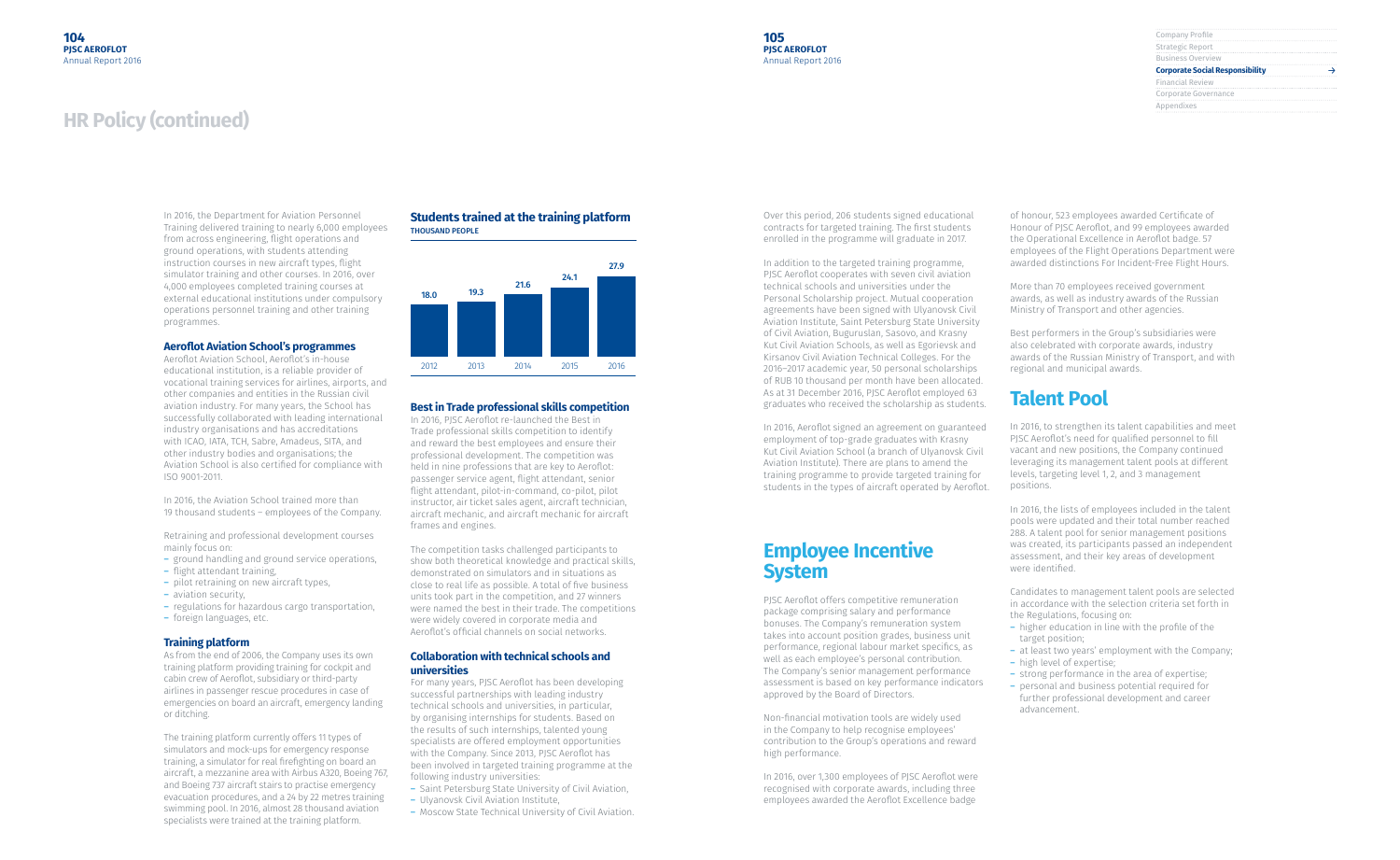| Company Profile                        |  |
|----------------------------------------|--|
| Strategic Report                       |  |
| <b>Business Overview</b>               |  |
| <b>Corporate Social Responsibility</b> |  |
| <b>Financial Review</b>                |  |
| Corporate Governance                   |  |
| Appendixes                             |  |
|                                        |  |

## **Social Programmes for Company Employees**

Aeroflot has in place a comprehensive incentive system comprising a wide range of social programmes that help create a comfortable environment encouraging employees' professional and personal development. The Company's social policy is based on applicable local internal regulations, including PJSC Aeroflot's Collective Agreement.

#### **Occupational pension scheme**

The Company runs a pension scheme based on joint participation of the employer and the employee. In 2016, personal contributions of the scheme participants were matched by those of the airline at the rate of 20%; the corporate programme covered 5,800 employees.

The special Golden Anchor pension plan is in place for pilots-in-command. The airline awards annual bonuses to the scheme participants', contributed into personal accounts in the corporate pension fund.

Upon retirement, the airline complements the statefunded pension of an employee participating in the private pension scheme with a corporate pension. As at 31 December 2016, corporate pensions were paid to 4,300 former employees.

The Company runs its private pension scheme in parallel with an incentive scheme to provide mandatory pension insurance through co-financed contributions to the cumulative part of the statepaid pensions.

#### **Resort therapy programme for employees and their families**

Aeroflot runs a resort therapy programme to improve the health of its employees and their families. In 2016, 2,300 employees were sent to health resorts.

More than 400 children of the Company's employees spent time in the Vita children's holiday camp in Anapa. A health rehabilitation programme for 450 pilots and flight attendants was set up at health resorts in the Czech Republic.

Resort therapy programmes are financed using voluntary health insurance coverage and funds from the budget of the Social Insurance Fund of the Russian Federation. Average employees' share of contribution does not exceed 10% of the total treatment cost. Employees exposed to harmful working conditions receive health resort treatment free of charge.

#### **Sports events**

The Company regularly organises sports events and celebrations. In 2016, Aeroflot's sports teams successfully competed in futsal, volleyball, and table tennis tournaments held as part of the industry Spartakiad to celebrate the Civil Aviation Day; an ice hockey exhibition game with Finnair airline's team; the Crimean Autumn ice hockey tournament for amateurs teams; futsal and volleyball tournaments for the Aviation Industry Cup; a football exhibition game with the Administration of the Khimki Urban District. In addition, corporate volleyball and swimming contests were held.

To improve health and promote wellbeing among the Company's employees, fitness club memberships were offered throughout the year.

#### **Housing programme for Aeroflot airline's crew**

In 2016, 47 Aeroflot's pilots continued to participate in a housing programme, with the Company subsidising interest payments on employees' mortgage loans.

#### **Corporate housing**

During the year, the airline's key employees from the regions were provided with company-owned housing close to Sheremetyevo airport, with 1,500 employees on average benefiting from the free lease arrangements.

#### **Company vehicles and corporate parking programmes**

Company vehicles are used to transport Aeroflot's employees to work at the Company's offices located near Sheremetyevo airport and back. In 2016, around 3,400 people benefited from company vehicle transportation on a daily basis. An average of 2,200 corporate parking places were provided to PJSC Aeroflot's employees every day.

#### **Financial assistance to current and former employees**

In 2016, PJSC Aeroflot's Social Policy Commission provided financial support to 183 current and former employees in difficult circumstances.

#### **Daycare spending compensation programme for employees' kids**

During 2016, over 1,800 employees of the Company were provided with daycare spending compensation benefits for their children.

#### **Medical centre**

Aeroflot has set up its own medical centre providing healthcare services to current employees and their families, as well as retired employees of PJSC Aeroflot, including aeromedical assessment and rehabilitation of cockpit and cabin crew, and pre-flight medical examinations. The medical centre also participates in the Company's social programme as regards arranging resort therapy for employees. In 2016, the medical centre's polyclinic reported a total of 230 thousand visits.

#### **Staff travel benefits**

Aeroflot offers special terms for employees travelling on flights operated by the airline. In addition, starting from 2006, PJSC Aeroflot has been a member of ZED/MIBA FORUM, a non-profit organisation uniting over 230 member airlines and regulating the offering of special terms for employee personal and duty travel.

In 2016, Aeroflot airline renewed its agreements on employees' personal and business travel with Air France, Adria Airways, and airBaltic, and reactivated its ZED agreement with Aeromexico; an agreement on employee travel with Lufthansa came into force. As at the end of 2016, PJSC Aeroflot cooperated with 60 airlines under employee interline travel agreements, including with SkyTeam Alliance member airlines.

Throughout 2016, about 15,700 employees of PJSC Aeroflot and their families got tickets for partners' flights under agreements on employee personal and duty travel.

## **Occupational Health and Safety**

PJSC Aeroflot's occupational health and safety system is designed to eliminate occupational injuries and diseases, promote safe behaviours, develop hazard avoidance skills, and continuously improve working conditions. PJSC Aeroflot has a certificate confirming its compliance with regulatory occupational safety requirements. Health and safety aspects are included in the Collective Agreement.

In 2016, PJSC Aeroflot's key health and safety performance indicators did not exceed industry averages for relevant types of business activity $\mathfrak{1}$ . During the reporting year, there were 19 accidents of varying severity, including two serious accidents. Human factor played a significant part in all the accidents

#### **Number of people registered with the medical centre for healthcare services**



1 In accordance with Resolution of the Social Insurance Fund of the Russian Federation No. 72 On Approval of Values for Key Indicators by Type of Business Activity for 2016 dated 26 May 2015.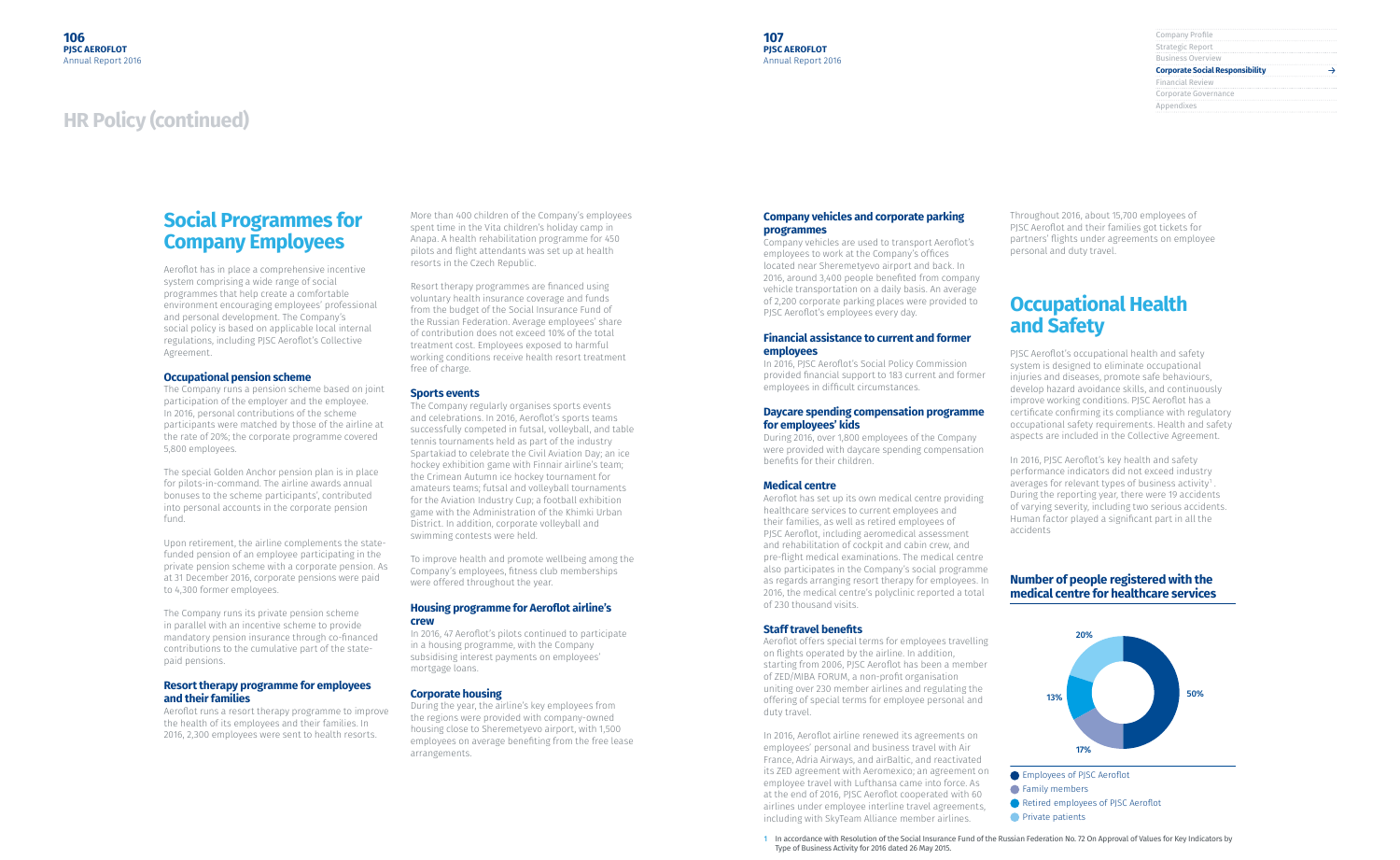| Company Profile                        |  |
|----------------------------------------|--|
| Strategic Report                       |  |
| <b>Business Overview</b>               |  |
| <b>Corporate Social Responsibility</b> |  |
|                                        |  |
| <b>Financial Review</b>                |  |
| Corporate Governance                   |  |
| Appendixes                             |  |

In 2016, we continued consistent efforts to ensure safe working conditions, with special attention paid to health and safety training, monitoring the state of health and safety performance and preventing occupational injuries and diseases. Induction training was provided to 2,000 new employees. Health and safety trainings run by an accredited training organisation covered 1,600 managers and specialists of business units; and 473 managers and specialists on business units' commissions were trained and tested in health and safety.

To prevent occupational diseases, 16,700 people passed regular medical examinations.

As at the end of 2016, in accordance with Federal Law No. 426-FZ On Special Assessment of Working Conditions, PJSC Aeroflot carried out a special assessment of 5,835 workplaces, of which 4,249 were found to have acceptable working conditions, and 1,586 were recognised as having harmful working conditions. Workplaces with harmful working conditions accounted for 27% of the total number of workplaces subject to special assessment of working conditions in 2016. A premium of 4% to 24% to the salary is set for employees exposed to harmful working conditions.

#### **Number of injuries per 1,000 employees of PJSC Aeroflot**

#### **Lost time incident rate (per injured person) in PJSC Aeroflot**





#### **Number of workplaces subject to special assessment of working conditions**



## **Charity and Community Initiatives**

Aeroflot Group strives to contribute to society, focusing mostly on support for vulnerable social groups. Aeroflot supports charities and a vast number of socially important initiatives.

The Company sees support for children and war veterans as priorities for its charitable efforts. In the reporting period, Aeroflot also ran a number of projects to support and contribute to the country's social and economic development.

## **Helping Children**

#### **Miles of Mercy programme**

The Miles of Mercy programme, launched in 2008, enables the Aeroflot Bonus programme participants to contribute the bonus miles they earn to charity organisations such as the Give Life charitable fund, the Life Line fund, the Russian Assistance Fund operated by Kommersant Publishing House, and Vladimir Spivakov International Charity Foundation. The miles are converted into tickets for children with serious illnesses and talented children. In 2016, a total of 6,917 tickets and 141,283,961 bonus miles were donated to support the activities of charitable organisations. Since the start of the programme, almost 1 million miles were donated and about 30,000 free tickets issued. In the reporting year, Aeroflot simplified the Miles of Mercy donation procedure: minimum transfer was decreased to 100 miles, with required minimum balance on a personal account reduced from 5,000 to 3,000 miles.

#### **Train of Hope**

In 2016, Aeroflot airline, for the tenth time, took part in the national charity programme, Train of Hope, organised by Radio Russia as part of its Child's Question social project. The Programme helped to adopt about 3,500 orphans. In 2016, nine children found a new family through the Train of Hope Programme. Aeroflot issued 30 free tickets to provide free transportation to adopters travelling from Moscow to Chelyabinsk and back.

#### **Support for children's homes**

During 2016, the Company supported two children's homes: the Pokrov Children's Home in the Vladimir Region and the St. Sergius Boarding School in the Sergiev Posad District of the Moscow Region. In particular, the Company took children to a summer recreation camp, purchased seasonal clothes and footwear, and financed renovation at the Pokrov Children's Home. The Boarding school students saw a performance from a visiting music band consisting of flight attendants and volunteer employees, had a tour of Aeroflot's simulator complex and benefited from a charity craft fair we helped set up for them. A total of RUB 5.9 million were spent on charitable support for children's homes in 2016.

#### **Tickets issued under the Miles of Mercy programme**

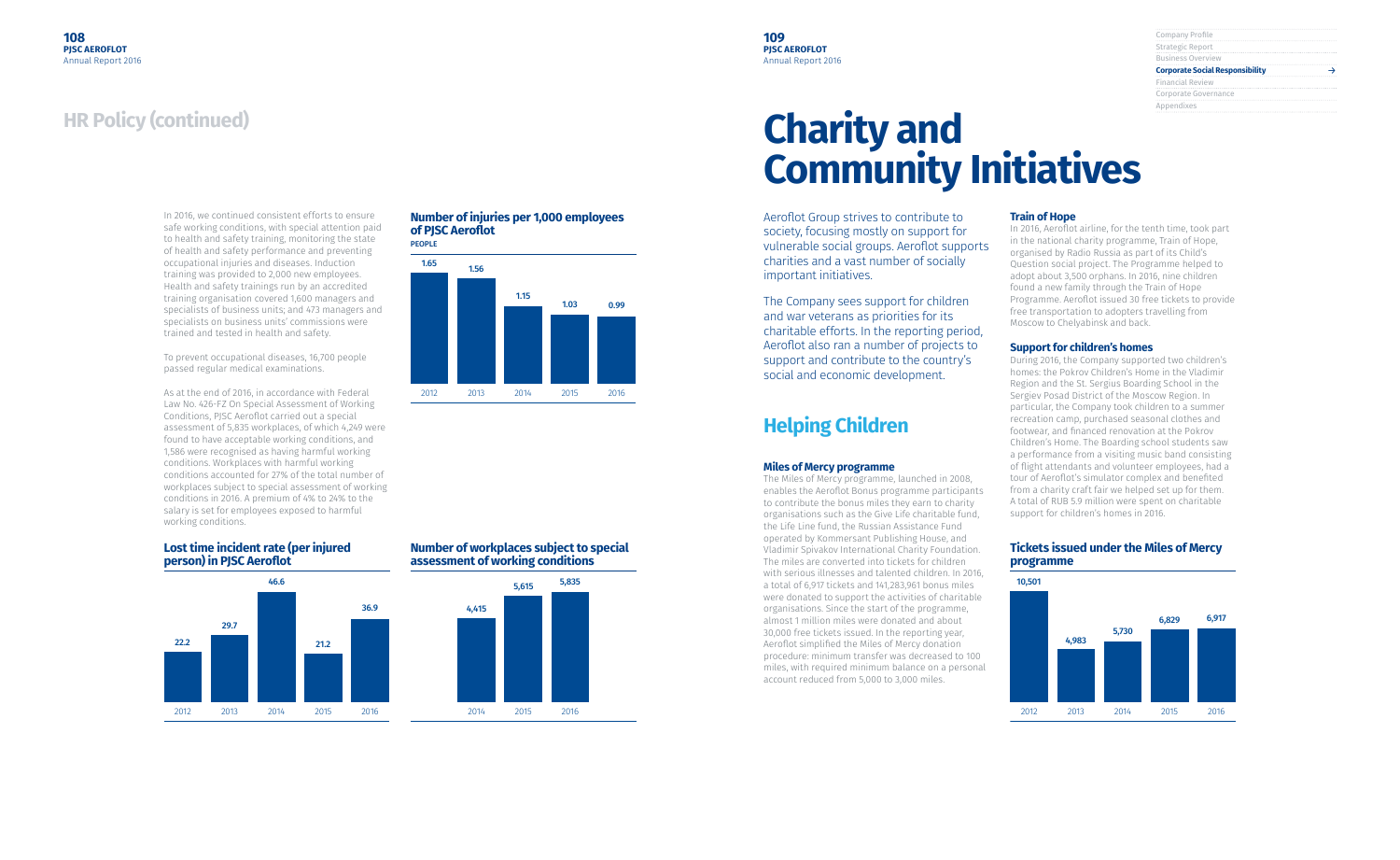| Company Profile                        |  |
|----------------------------------------|--|
| Strategic Report                       |  |
| <b>Business Overview</b>               |  |
| <b>Corporate Social Responsibility</b> |  |
| <b>Financial Review</b>                |  |
| Corporate Governance                   |  |
| Appendixes                             |  |
|                                        |  |

#### **Support for children with disabilities**

For three years now, Aeroflot has been supporting the Galchonok Charity Foundation for children with organic disorders of the central nervous system. In 2016, the Company became a general partner of Galafest inclusive charity family festival which supports social integration of children with organic CNS disorders. The event was attended by about 7,000 people.

The Company and the Foundation jointly produced unique New Year souvenirs hand-painted by the Foundation's beneficiaries. The Foundation spent the funds it received to pay for rehabilitation courses and devices, as well as to support its inclusive education project for impaired children.

#### **Targeted aid to children**

Aeroflot annually provides targeted assistance to a variety of organisations. In 2016, Aeroflot continued to support the student Aviation Olympiad held by the Moscow comprehensive school with primary pilot training (a non-governmental educational institution). The Company provided support for a New Year gala held in Chelyabinsk for orphaned children and children from low-income or large families.

Aeroflot also supported for the sixth National Festival "The Future of Russia" for talented orphaned children across Russia, held by "The Future" Centre of Spiritual and Moral Unity, by providing free air tickets to children and accompanying persons. In 2016, Aeroflot provided financial support to Aviator aviation-themed children's club.

## **Support for Great Patriotic War (WWII) Veterans**

#### **Annual Great Victory Day campaign**

In 2016, as part of celebrations of the 71th anniversary of Victory Day, Aeroflot held its annual campaign, launched in 2001, to carry veterans of the Great Patriotic War (WWII), prisoners of Nazi concentration camps, and survivors of the Siege of Leningrad. Rossiya, part of Aeroflot Group, was also involved in the campaign. Heroes of the Soviet Union, Full Cavaliers of the Order of Glory and accompanying persons were provided with business class tickets. Depending on the load factors and availability of seats, Aeroflot Group's airlines made travel class upgrades for other campaign participants and provided access to business class lounges at airports.

Free tickets were provided to over 10,000 veterans and accompanying persons.

#### **Charitable support to WWII veterans from among retired Aeroflot employees**

Aeroflot provides monthly food packages to WWII veterans from among retired Aeroflot employees. In 2016, about 1,600 food packages were provided, worth a total of RUB 7.7 million.

#### **Targeted aid to veterans**

In 2016, Aeroflot continued to provide individual targeted aid:

- ― RUB 1.3 million worth of financial support for veterans in need, to mark Victory Day;
- ― financial support for WWII veterans with serious health conditions;
- ― seven meetings for WWII veterans to celebrate various holidays;
- ― financial support for the Veteran Club of Top Managers of the Civil Aviation Industry ("Opyt Club", a non-profit partnership).

## **Charitable Activities of Subsidiaries**

The Group's subsidiaries strive to contribute to charity campaigns initiated by PJSC Aeroflot and provide targeted aid in the regions in which they operate. The Group's companies make a special focus on veteran support through dedicated campaigns and events held to celebrate Victory Day.

In 2016, the companies continued with their own support programmes for vulnerable groups and local communities. In particular, Aeromar traditionally donated about RUB 700,000 to a church in Khimki.

## **Contribution to Social and Economic Development of Russia**

In addition to charity and sponsorship projects, Aeroflot pursues a number of other programmes and is involved in initiatives aimed to support and contribute to the country's social and economic development.

#### **Improving the accessibility of Russia's regions**

Aeroflot is committed to supporting the governmentsponsored programme of maintaining airline passenger service between the Far East and European Russia, and flights to Kaliningrad and Simferopol, which ensures transport accessibility of these remote Russian regions.

In addition, Aeroflot has extended its "flat" fare programme into 2017–2018 and included the Moscow–Magadan–Moscow flight within its scope. "Flat" fares currently apply also to flights to Vladivostok, Yuzhno-Sakhalinsk, Khabarovsk, Petropavlosk-Kamchatsky, Kaliningrad, and Simferopol.

To maintain transport accessibility of the Far East, the Company increased capacity on these routes and introduced additional flights. In 2016, the fares were adjusted for inflation; however, they are still lower than the costs of flights.

#### **Support of passenger in need**

In December 2015, Aeroflot launched a programme to support passengers in urgent need to get to their destinations fast due to force majeure circumstances. The programme covers higherdemand domestic flights where the least expensive economy booking classes are sold out.

#### **Employment of Transaero employees by Aeroflot Group**

After Transaero discontinued its operations, Aeroflot management resolved to provide employment to Transaero's employees, with 4,300 people filling positions in PJSC Aeroflot and its subsidiaries.

## **Charity and Community Initiatives (continued)**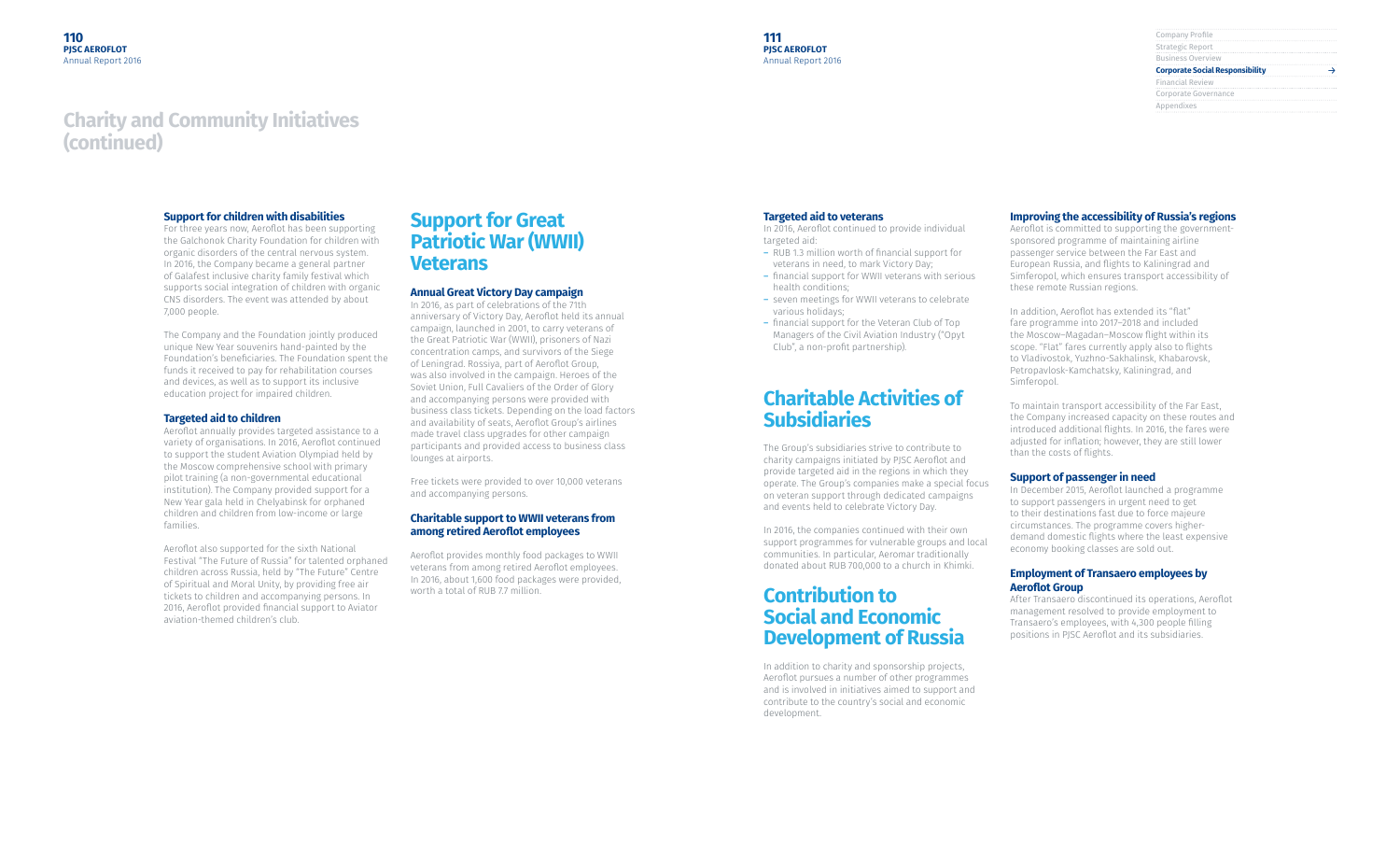| Company Profile                        |  |
|----------------------------------------|--|
| Strategic Report                       |  |
| <b>Business Overview</b>               |  |
| <b>Corporate Social Responsibility</b> |  |
| <b>Financial Review</b>                |  |
| Corporate Governance                   |  |
|                                        |  |
| Appendixes                             |  |

## **Environmental Protection Programme**

Governed by the precautionary principle, PJSC Aeroflot seeks to prevent any potential environmental harm even where there is no definitive science to prove that any particular activity is harmful to the environment. The Company strives to preserve natural resources and, therefore, carries out environmental risk assessments and implements a number of environmental activities to prevent or minimise adverse environmental impacts.

To achieve its environmental policy objectives, PISC Aeroflot:

PJSC Aeroflot's environmental policy is aimed at improving the energy efficiency and environmental performance of its operations related to air transportation of passengers, baggage, cargo, and mail. The key focus of this policy is on improving fuel efficiency of the Group's aircraft fleet, which helps reduce its environmental footprint while at the same time cutting fuel costs, a major contributor to overall operating expenses.

- ― maintains an environmental management system;
- ― monitors and analyses its operations and operational processes to identify new opportunities to improve environmental performance;
- ― improves energy efficiency of its operations;
- ― manages waste with a focus on recycling as the most effective method of waste disposal;
- ― upgrades its aircraft fleet;
- ― optimises the route network and rolls out new piloting techniques to reduce noise pollution and cut emissions from aircraft engines;
- ― selects suppliers based on their environmental performance;
- ― raises environmental awareness and promotes waste efficiency among employees.

## **Quality Management System**

PJSC Aeroflot has in place an integrated management system, the efficiency and effectiveness of which is regularly confirmed by independent external auditors.

The core integration platform for the Company's management framework is its quality management system ("QMS"), which for many years has successfully passed certification audits under ISO 9001 (Quality Management Systems) and registrations under IATA's industry programmes (IOSA – Operational Safety Audit, ISAGO – Safety Audit for Ground Operations).

Aeroflot Group's efforts to improve its QMS are aligned with activities to further improve the assessment framework for KPI-based evaluation of performance and progress on the implementation of internal and external QMS standards applied both by IATA and SkyTeam, and Aeroflot Group. In particular, all our subsidiaries successfully pass regular IATA– IOSA operational safety audits and demonstrate strong safety and quality levels.

#### **Total environmental protection costs** RUB THOUSAND



PJSC Aeroflot is committed to further develop and improve its QMS through driving innovation in management, improvement and optimisation of internal processes.

In 2016, as part of supervision of Aeroflot Group airlines' preparations for IOSA compliance certification audits, PJSC Aeroflot's experts provided advisory support and auditing services to Aurora airline. Non-compliances revealed by the audit were promptly remedied, allowing the airline to successfully pass the independent IOSA certification audit.

To minimise vendor inspection costs across the route network, PJSC Aeroflot maintains membership of the following IATA pools:

- ― IFQP (IATA Fuel Quality Pool),
- ― DAQCP (De-Icing/Anti-Icing Quality Control Pool), and
- ― ISAGO (IATA Safety Audit for Ground Operations Pool).

As part of the activities carried by the above pools, during the year, the airline's employees conducted a number of vendor audits and follow-up assessments to verify the completeness and adequacy of corrective actions, thus ensuring supplier operations monitoring across the route network. The Company's relevant committees and business units have developed and are implementing risk mitigation actions to address all identified risks.

In 2016, PJSC Aeroflot's integrated environmental management system successfully passed an external compliance audit. The audit was carried out by TÜV SÜD Russia, a branch of the world's leading certification agency, and looked at compliance with ISO 9001:2008 (Quality Management Systems) and ISO 14001:2004 (Environmental Management Systems). The purpose of such comprehensive audits is to obtain independent assurance of compliance and an objective assessment of the efficiency and effectiveness of actual integration of the airline's Quality Management and Environmental Management Systems within its unified corporate governance structure.

The compliance audit revealed no instances of non-compliance and confirmed that PJSC Aeroflot's integrated management system met the international standards ISO 9001 and ISO 14001. The auditor also made recommendations and highlighted areas to improve the management systems, which the airline will take into account in its future operations.

## **Fuel Efficiency**

During 2016, to mitigate environmental impacts and achieve other objectives, the Group's airlines continued implementing existing programmes to improve fuel efficiency and shift to more advanced aircraft.

Fuel-efficiency initiatives at Group airlines focus on:

- ― analysis of route options to select the best flight routes between destination and departure airports;
- ― optimisation of fuel consumption during ignition and taxiing;
- ― use of optimal approach and landing procedures;
- ― minimising the variance between the projected and actual revenue loads in departure airports;
- ― centre-of-gravity control;
- ― optimal use of airborne auxiliary power;
- ― use of ground systems for pre-flight air conditioning of aircraft cockpit and cabins;
- ― improving aircraft aerodynamics through quality, full aircraft surface washing;
- ― improving aircraft engine efficiency through gas/ air duct cleaning;
- ― reducing fuel consumption through monitoring and reduction of water supplies on-board; use of updated weight estimates for kitchen equipment and in-flight meals.

Over the past five years, specific fuel consumption across Aeroflot Group decreased by 9.1% to 286.4 grammes per tonne-kilometre (TKM) in 2016.

Throughout 2016, efforts were taken to implement the roll-out plan for a fuel and lubricant cost reduction system covering the fleets of specialpurpose vehicles operated by PJSC Aeroflot and its subsidiary airlines.

For energy consumption by Aeroflot Group airlines in 2016 see Appendix to this Annual Report.

Aeroflot is committed to environmental protection, environmental safety, and sustainable use of natural resources. The Company's management is responsible for compliance with laws and other requirements applicable to environmental aspects of Aeroflot's operations.